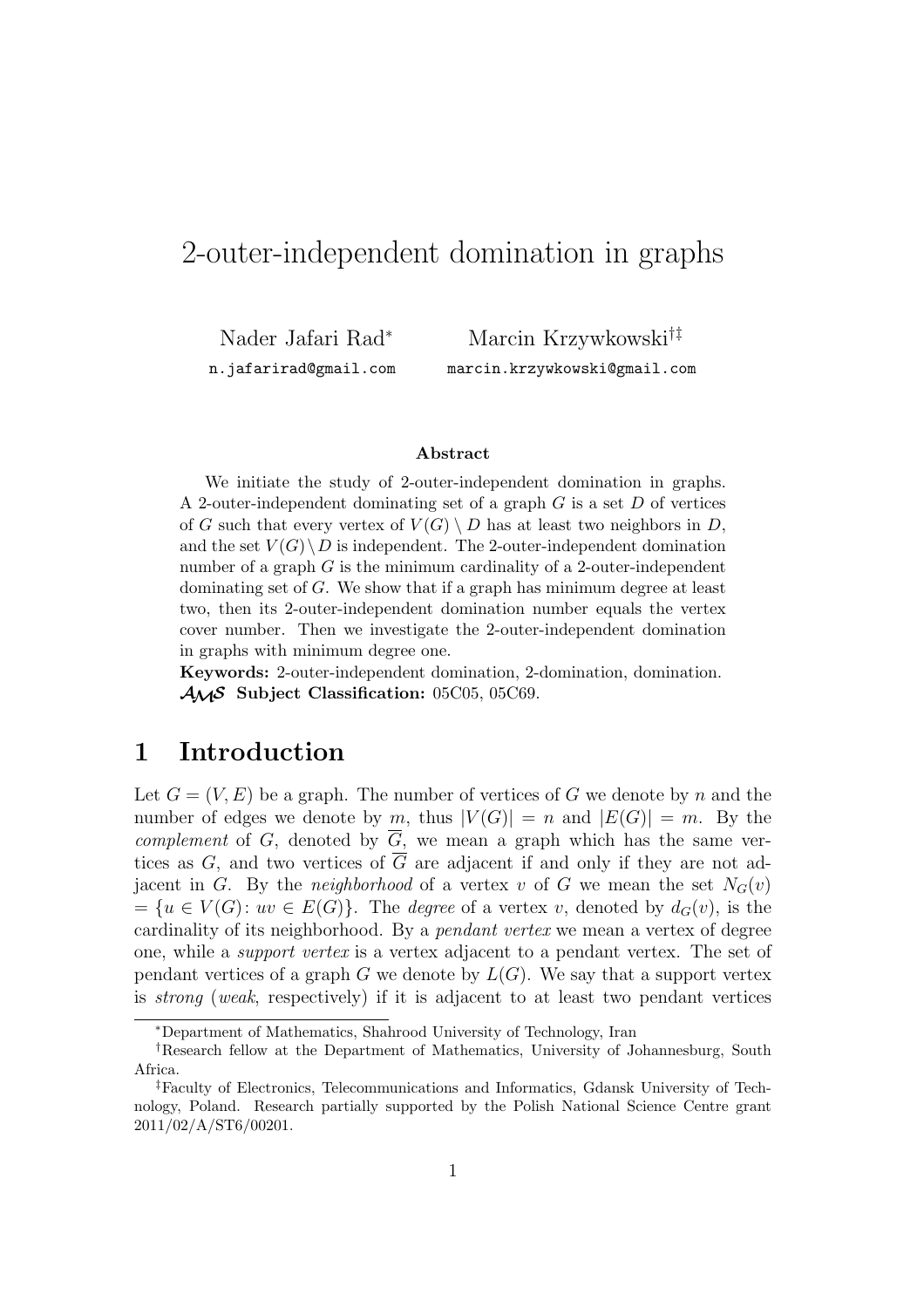(exactly one pendant vertex, respectively). Let  $\delta(G)$  ( $\Delta(G)$ , respectively) mean the minimum (maximum, respectively) degree among all vertices of G. The *path* (*cycle*, respectively) on *n* vertices we denote by  $P_n$  ( $C_n$ , respectively). A *wheel*  $W_n$ , where  $n \geq 4$ , is a graph with n vertices, formed by connecting a vertex to all vertices of a cycle  $C_{n-1}$ . The *distance* between two vertices of a graph is the number of edges in a shortest path connecting them. The *eccentricity* of a vertex is the greatest distance between it and any other vertex. The *diameter* of a graph  $G$ , denoted by  $\text{diam}(G)$ , is the maximum eccentricity among all vertices of G. By Kp,q we denote a *complete bipartite graph* the partite sets of which have cardinalities p and q. By a *star* we mean the graph  $K_{1,m}$  where  $m \geq 2$ . Let uv be an edge of a graph G. By *subdividing* the edge uv we mean removing it, and adding a new vertex, say x, along with two new edges  $ux$  and  $xv$ . By a *subdivided star* we mean a graph obtained from a star by subdividing each one of its edges. Generally, let  $K_{t_1,t_2,\dots,t_k}$  denote the complete multipartite graph with vertex set  $S_1 \cup S_2 \cup \ldots \cup S_k$ , where  $|S_i| = t_i$  for positive integers  $i \leq t$ . The *corona* of a graph G on n vertices, denoted by  $G ∘ K_1$ , is the graph on 2n vertices obtained from G by adding a vertex of degree one adjacent to each vertex of G. We say that a subset of  $V(G)$  is *independent* if there is no edge between any two vertices of this set. The *independence number* of a graph G, denoted by  $\alpha(G)$ , is the maximum cardinality of an independent subset of the set of vertices of G. A *vertex cover* of a graph G is a set D of vertices of G such that for every edge uv of G, either  $u \in D$  or  $v \in D$ . The *vertex cover number* of a graph G, denoted by  $\beta(G)$ , is the minimum cardinality of a vertex cover of G. It is well-known that  $\alpha(G) + \beta(G) = |V(G)|$ , for any graph G (see [12]). The *clique number* of G, denoted by  $\omega(G)$ , is the number of vertices of a greatest complete graph which is a subgraph of  $G$ . By  $G^*$  we denote the graph obtained from  $G$  by removing all pendant and isolated vertices.

A subset  $D \subseteq V(G)$  is a *dominating set* of G if every vertex of  $V(G) \setminus D$  has a neighbor in D, while it is a 2-dominating set of G if every vertex of  $V(G) \setminus D$ has at least two neighbors in D. The *domination* (2*-domination*, respectively) *number* of a graph G, denoted by  $\gamma(G)$  ( $\gamma_2(G)$ , respectively), is the minimum cardinality of a dominating  $(2$ -dominating, respectively) set of G. Note that 2domination is a type of *multiple domination* in which each vertex, which is not in the dominating set, is dominated at least k times for a fixed positive integer  $k$ . Multiple domination was introduced by Fink and Jacobson [4], and further studied for example in [1, 2, 3, 5, 6, 8, 11]. For a comprehensive survey of domination in graphs, see [7].

A subset  $D \subseteq V(G)$  is a 2-*outer-independent dominating set*, abbreviated 2OIDS, of G if every vertex of  $V(G) \setminus D$  has at least two neighbors in D, and the set  $V(G) \setminus D$  is independent. The 2-outer-independent domination number of G, denoted by  $\gamma_2^{oi}(G)$ , is the minimum cardinality of a 2-outer-independent dominating set of  $G$ . A 2-outer-independent dominating set of  $G$  of minimum cardinality is called a  $\gamma_2^{oi}(G)$ -set. The 2-outer-independent domination number of trees was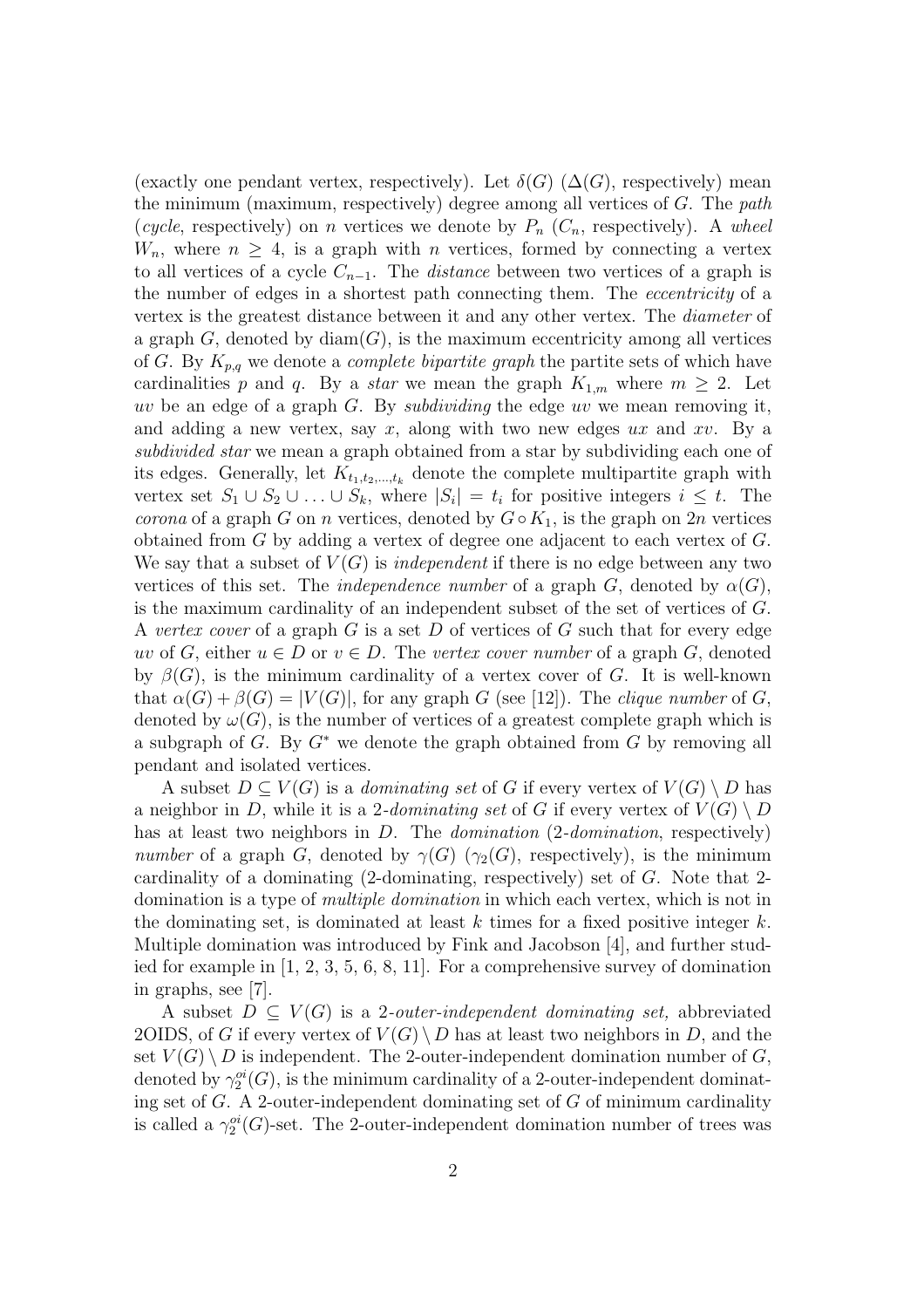investigated in [9], where it was proved that it is upper bounded by half of the sum of the number of vertices and the number of pendant vertices.

In a distributed network, some vertices act as resource centers, or servers, while other vertices are clients. If a set D of servers is a dominating set, then every client in  $V(G) \backslash D$  has direct (one hop) access to at least one server. 2-dominating sets represent a higher level of service, since every client has guaranteed access to at least two servers. The outer-independence condition means that the clients are not able to connect with each other directly. This may be useful for example for security, when we allow clients to communicate with each other only through servers.

We initiate the study of 2-outer-independent domination in graphs. We show that if a graph has minimum degree at least two, then its 2-outer-independent domination number equals the vertex cover number. Then we investigate the 2-outer-independent domination in graphs with minimum degree one. We find the 2-outer-independent domination numbers for several classes of graphs. Next we prove some lower and upper bounds on the 2-outer-independent domination number of a graph, and we characterize the extremal graphs. Then we study the influence of removing or adding vertices and edges. We also give Nordhaus-Gaddum type inequalities.

# **2 General graphs**

We begin with the following two straightforward observations.

Since every 2-outer-independent dominating set of a graph is a 2-dominating set of this graph, we have the following inequality.

**Observation 1** *For every graph G we have*  $\gamma_2^{oi}(G) \geq \gamma_2(G)$ *.* 

Since a pendant vertex has only one neighbor in the graph, it cannot have two neighbors in the dominating set. Thus we have the following property of pendant vertices.

**Observation 2** *Every pendant vertex of a graph G belongs to every*  $\gamma_2^{oi}(G)$ -set.

We have the following lower bound on the 2-outer-independent domination number of a graph in terms of its clique number.

**Proposition 3** For every graph G we have  $\gamma_2^{oi}(G) \ge \omega(G) - 1$ .

**Proof.** Let D be a  $\gamma_2^{oi}(G)$ -set, and let A be a maximum clique in G. Since  $V(G) \setminus D$  is independent, we have  $|(V(G) \setminus D) \cap A| \leq 1$ . This implies that  $|D| \ge |A| - 1$ . We now get  $\gamma_2^{oi}(G) = |D| \ge |A| - 1 = \omega(G) - 1$ .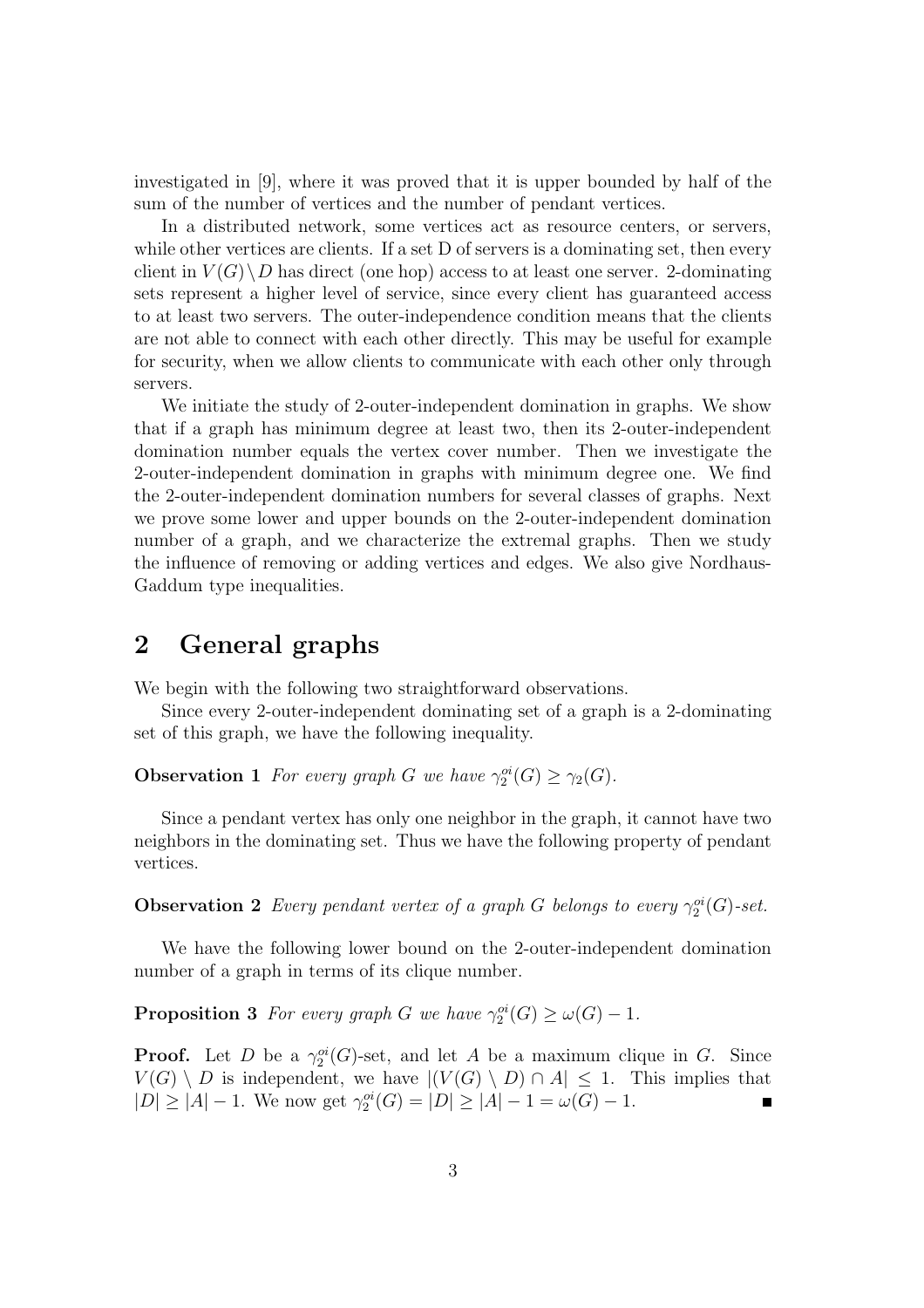Let us observe that the bound from the previous proposition is tight. For  $n \ge 3$  we have  $\gamma_2^{oi}(K_n) = n - 1 = \omega(K_n) - 1$ .

Let us observe that for any non-negative integer there exists a graph such that the difference between its 2-outer-independent domination and 2-domination numbers equals that non-negative integer.

**Observation 4** *For every integer*  $n \geq 3$  *we have*  $\gamma_2^{oi}(K_n) = \gamma_2(K_n) + n - 3$ *.* 

Now let us observe that the 2-outer-independent domination number of a disconnected graph equals the sum of the 2-outer-independent domination numbers of its connected components.

**Observation 5** If G is a disconnected graph with connected components  $G_1$ ,  $G_2, \ldots, G_k$ , then  $\gamma_2^{oi}(G) = \gamma_2^{oi}(G_1) + \gamma_2^{oi}(G_2) + \ldots + \gamma_2^{oi}(G_k)$ .

Now let us observe that for any non-negative integer there exists a graph such that the difference between its 2-outer-independent domination number and clique number equals that non-negative integer.

**Observation 6** *For every integer*  $m \geq 2$  *we have*  $\gamma_2^{oi}(K_{1,m}) = \omega(K_{1,m}) + m - 2$ *.* 

Now let us observe that every 2OIDS of a graph is a vertex cover of this graph.

**Observation 7** *For every graph G we have*  $\gamma_2^{oi}(G) \geq \beta(G)$ *.* 

Let us observe that for any non-negative integer there exists a graph such that the difference between its 2-outer-independent domination number and vertex cover number equals that non-negative integer. Obviously,  $\gamma_2^{oi}(K_3) = 2 = \beta(K_3)$ .

**Observation 8** *For every integer*  $m \geq 2$  *we have*  $\gamma_2^{oi}(K_{1,m}) = \beta(K_{1,m}) + m - 1$ *.* 

We now prove that if a graph has no pendant or isolated vertices, then its 2-outer-independent domination number and vertex cover number are equal.

**Theorem 9** *Let* G *be a graph.* If  $\delta(G) \geq 2$ , then  $\gamma_2^{oi}(G) = \beta(G)$ *.* 

**Proof.** Let D be a minimum vertex cover of G, and let  $x \in V(G) \setminus D$ . Clearly,  $N_G(x) \subseteq D$ . Since  $\delta(G) \geq 2$ , the vertex x is adjacent to at least two vertices of D. There are no edges between any two vertices of  $V(G) \setminus D$ , thus the set  $V(G) \setminus D$ is independent. This implies that  $D$  is a 2OIDS of the graph  $G$ . Consequently,  $\gamma_2^{oi}(G) \leq \beta(G)$ . On the other hand, by Observation 7 we have  $\gamma_2^{oi}(G) \geq \beta(G)$ . Thus  $\gamma_2^{oi}(G) = \beta(G)$ .

**Corollary 10** *Let* G *be a graph.* If  $\gamma_2^{oi}(G) \neq \beta(G)$ *, then*  $\delta(G) \in \{0, 1\}$ *.* 

Henceforth, we study only connected graphs G with  $\delta(G) = 1$ , that is, connected graphs having at least one pendant vertex.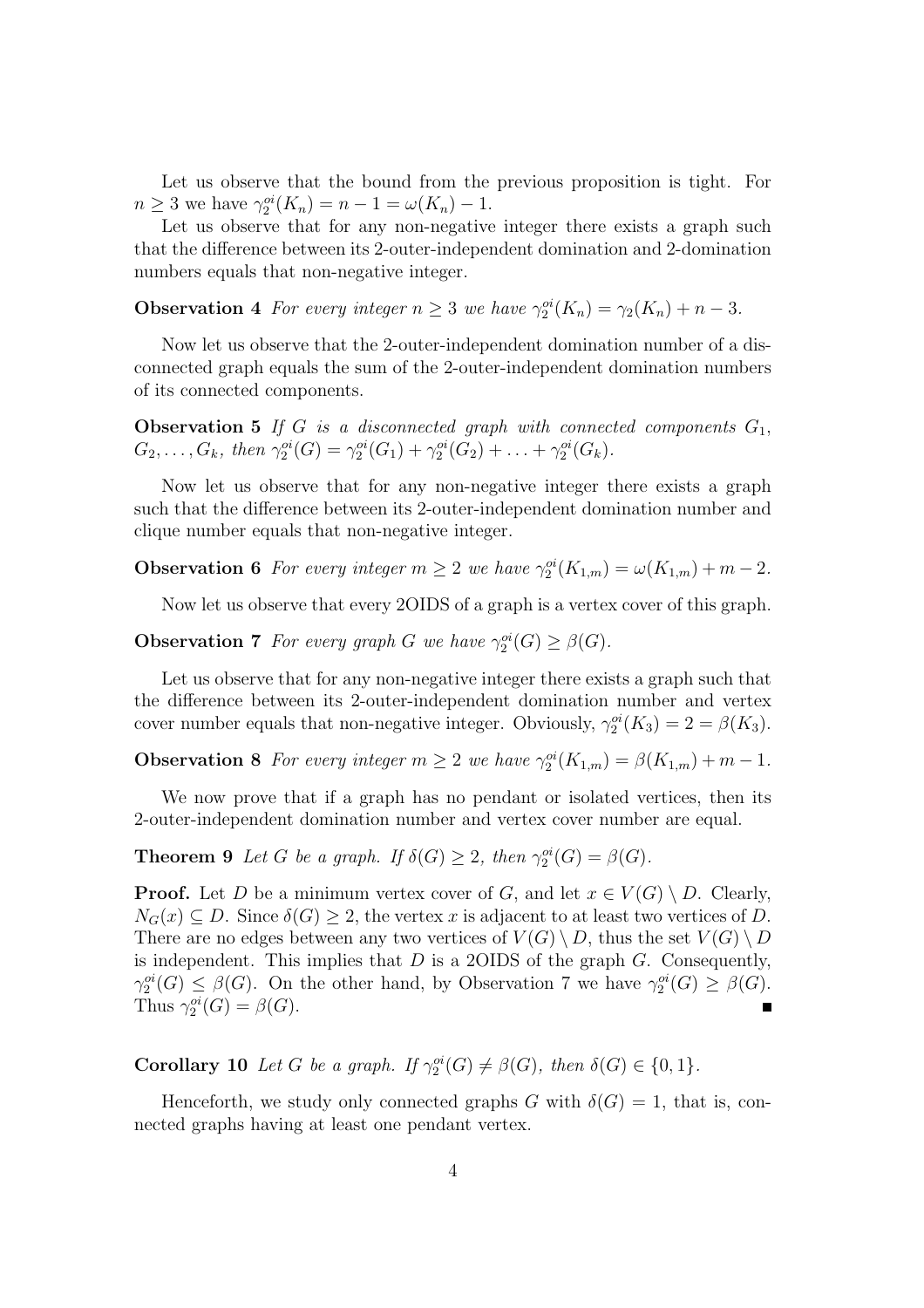### **3 Connected graphs with minimum degree one**

Throughout this section we only consider connected graphs with minimum degree one.

It is easy to obtain the following formula for the 2-outer-independent domination number of a path.

**Observation 11** *For every positive integer n we have*  $\gamma_2^{oi}(P_n) = \lfloor n/2 \rfloor + 1$ *.* 

We have the following relation between the 2-outer-independent domination number of a graph and the independence number of the graph obtained from it by removing all pendant vertices.

**Lemma 12** *For every graph* G *with* n *vertices* we have  $\gamma_2^{oi}(G) = n - \alpha(G^*)$ *.* 

**Proof.** Let D be any  $\gamma_2^{oi}(G)$ -set. By Observation 2, all pendant vertices belong to the set D. Therefore  $V(G) \setminus D \subseteq V(G^*)$ . The set  $V(G) \setminus D$  is independent, thus  $\alpha(G^*) \geq |V(G) \setminus D| = n - \gamma_2^{\alpha}(G)$ . Now let  $D^*$  be any  $\alpha(G^*)$ -set. Let us observe that in the graph G every vertex of  $D^*$  has at least two neighbors in the set  $V(G) \setminus D^*$ . Thus  $V(G) \setminus D^*$  is a 2OIDS of G. We now get  $\gamma_2^{oi}(G) \le$  $|V(G) \setminus D^*| = n - \alpha(G^*)$ . This implies that  $\gamma_2^{oi}(G) = n - \alpha(G^*)$ .

We have the following obvious bounds on the 2-outer-independent domination number of a graph.

**Observation 13** *For every graph G we have*  $2 \leq \gamma_2^{oi}(G) \leq n$ *.* 

We now characterize the graphs attaining the bounds from the previous observation.

**Proposition 14** *Let* G *be a graph. We have:*

- *(i)*  $\gamma_2^{oi}(G) = 2$  *if and only if*  $G \in \{P_2, P_3\}$ *;*
- (*ii*)  $\gamma_2^{oi}(G) = n$  *if and only if*  $G = P_2$ *.*

**Proof.** Obviously,  $\gamma_2^{oi}(P_2) = 2 = n$  and  $\gamma_2^{oi}(P_3) = 2$ . Assume that for some graph G we have  $\gamma_2^{oi}(G) = 2$ . Let D be a  $\gamma_2^{oi}(G)$ -set. If all vertices of G belong to the set D, then the graph G has two vertices. Consequently,  $G = P_2$ . Now let x be a vertex of  $V(G) \setminus D$ . The vertex x has to be dominated twice, thus  $d_G(x) \geq 2$ . Since the set  $V(G) \setminus D$  is independent, the vertex x cannot have more than two neighbors in  $G$ . This implies that  $G$  is a path  $P_3$  as no other vertices can be dominated twice.

Now assume that for some graph G we have  $\gamma_2^{oi}(G) = n$ . If G has at least three vertices, then it has a vertex, say  $x$ , of degree at least two. Let us observe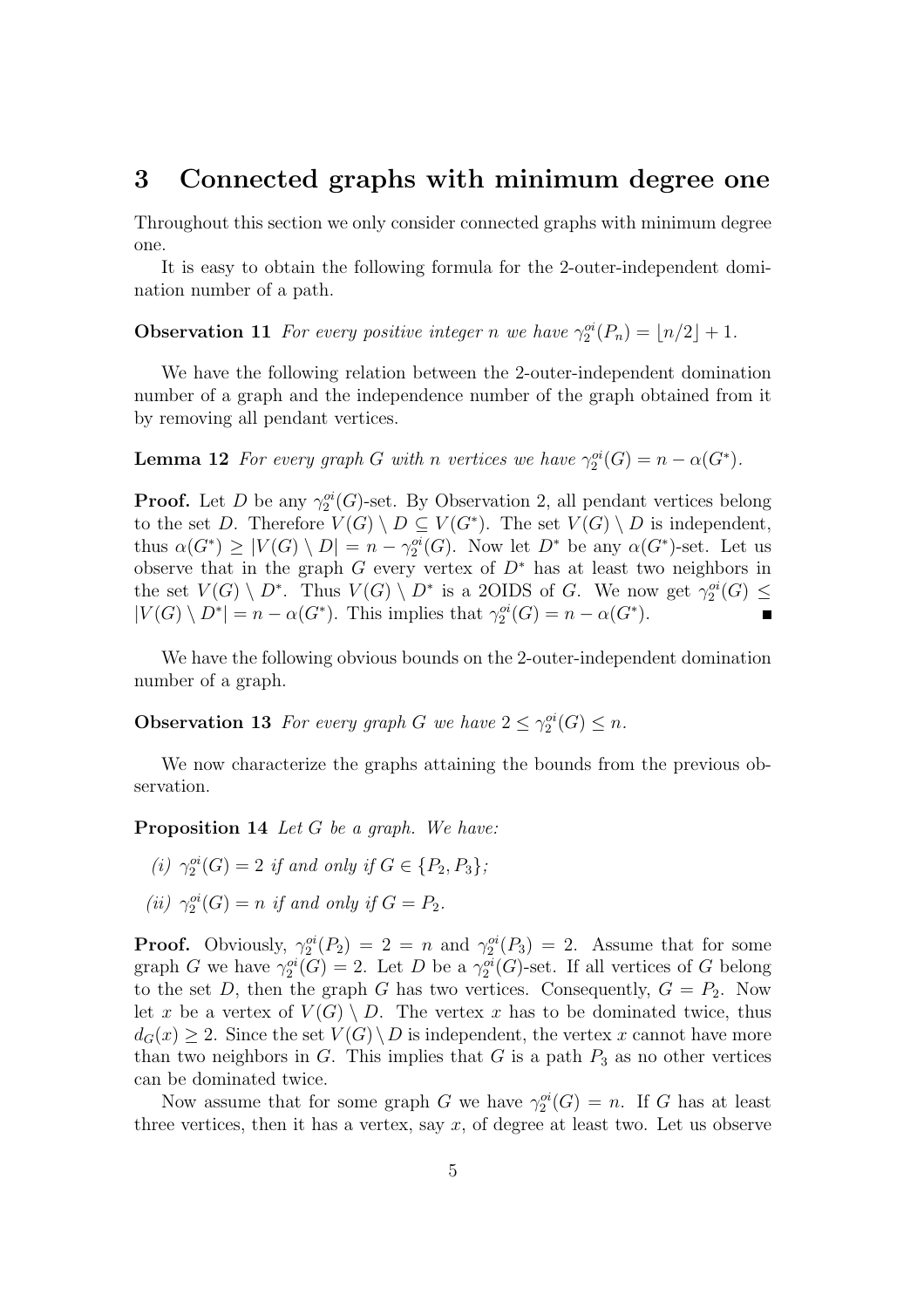that  $D \setminus \{x\}$  is a 2OIDS of the graph G. This implies that  $\gamma_2^{oi}(G) \leq n-1$ . Therefore the graph G has exactly two vertices, and consequently, it is a path  $P_2$ .

**Corollary 15** *For every graph G with at least three vertices we have*  $\gamma_2^{oi}(G)$  $\leq n-1$ .

We now consider graphs G such that  $3 \leq \gamma_2^{oi}(G) \leq n-1$ .

**Theorem 16** Let G be a graph of order  $n \geq 3$ , and let k be an integer such that  $3 \leq k \leq n-1$ . We have  $\gamma_2^{oi}(G) = k$  *if and only if* G *can be obtained from a connected graph* H *of order* k *with*  $|L(H)| \leq n - k$  *and*  $\alpha(H) = n - k$ *, by attaching* n − k *vertices to* H *in a way such that every pendant vertex of* H *is a support vertex of* G*.*

**Proof.** Assume that  $\gamma_2^{oi}(G) = k$ . Lemma 12 implies that  $\alpha(G^*) = n - k$ . Clearly, every vertex of  $V(G) \setminus V(G^*)$  is a pendant vertex in G. Let us also observe that every pendant vertex of  $G^*$  is a support vertex of G. Thus  $|L(G^*)| \leq n - |V(G^*)|$ .

Now assume that  $G$  is a graph obtained from a connected graph  $H$  of order k with  $|L(H)| \leq n - k$  and  $\alpha(H) = n - k$ , by attaching  $n - k$  vertices to H in a way such that every pendant vertex of  $H$  is a support vertex of  $G$ . Let us observe that  $G^* = H$ . Let D be a maximum independent set of H. Clearly,  $V(G) \setminus D$  is a 2OIDS of G, and therefore  $\gamma_2^{oi}(G) \leq n - \alpha(H) = k$ . Suppose that  $\gamma_2^{oi}(G) < k$ . Using Lemma 12 we obtain  $\alpha(H) > n - k$ , a contradiction. Thus  $\gamma_2^{oi}(G) = k$ .

#### **3.1 Bounds**

We have the following upper bound on the 2-outer-independent domination number of a graph in terms of its vertex cover number and the number of pendant vertices.

**Proposition 17** *If* G *is a graph with* l *pendant vertices, then*  $\gamma_2^{oi}(G) \leq \beta(G) + l$ *.* 

**Proof.** Let us observe that vertices of any minimum vertex cover of G together with all pendant vertices of G form a 2OIDS of the graph G.

Let us observe that the bound from the previous proposition is tight. Let l be a positive integer, and let  $H = C_6$ . Let x be a vertex of H, and let G be a graph obtained from H by attaching l new vertices and joining them to the vertex x. It is straightforward to see that  $\beta(G) = 3$ , while  $\gamma_2^{\textit{oi}}(G) = 3 + l$ .

We have the following upper bound on the 2-outer-independent domination number of a graph in terms of its vertex cover number and maximum degree.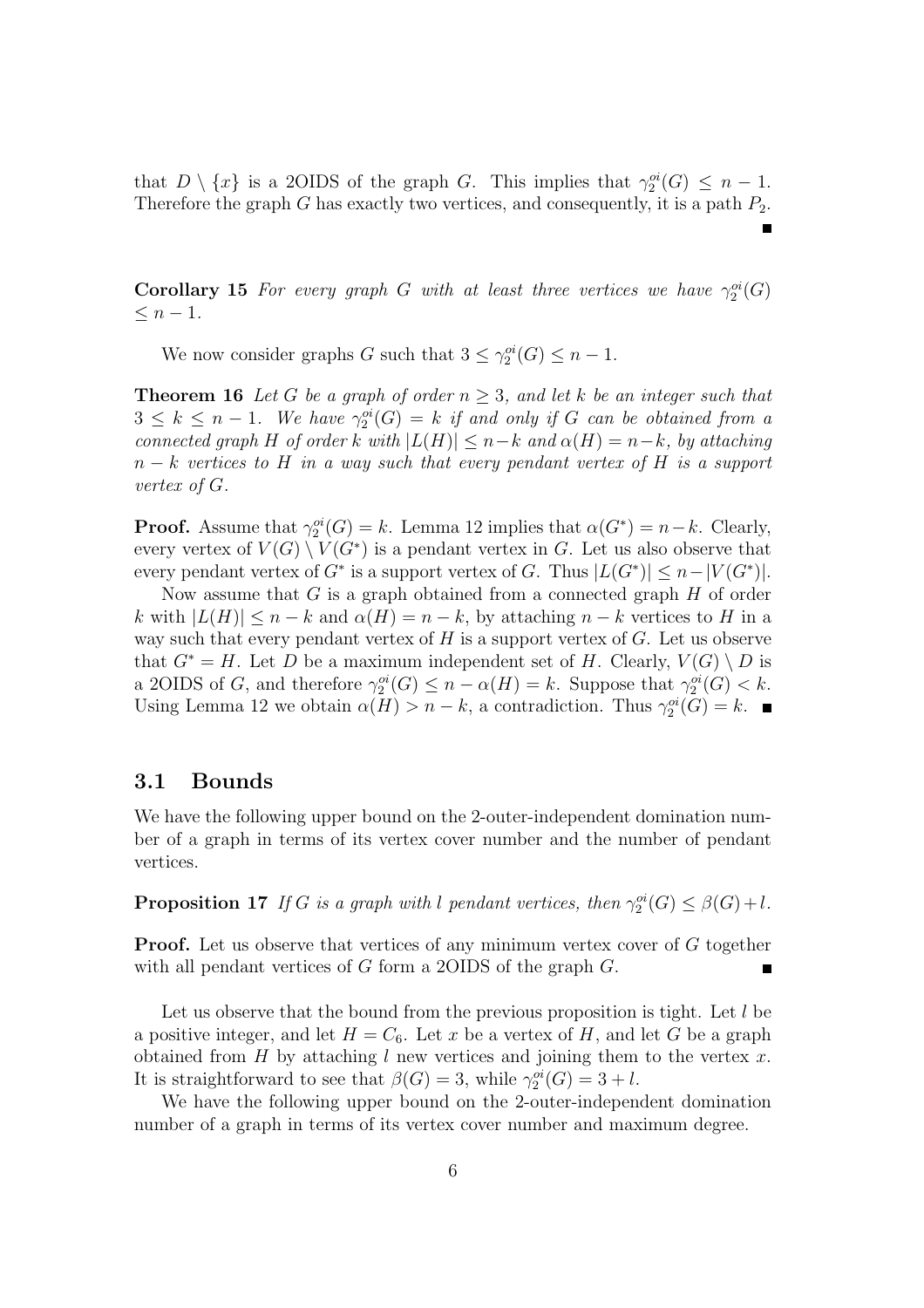## **Proposition 18** *For every graph G we have*  $\gamma_2^{oi}(G) \leq \beta(G)\Delta(G)$ *.*

**Proof.** Let S be a minimum vertex cover of G. The vertices of S together with all pendant vertices of G form a 2OIDS of the graph  $G$ . Every vertex of S is adjacent to at most  $\Delta(G)$  pendant vertices. Thus  $\gamma_2^{oi}(G) \leq \beta(G)\Delta(G)$ .  $\blacksquare$ 

Let us observe that the bound from the previous proposition is tight. For stars  $K_{1,m}$  we have  $\gamma_2^{oi}(K_{1,m}) = m = 1 \cdot m = \beta(K_{1,m})\Delta(K_{1,m}).$ 

We have the following upper bound on the 2-outer-independent domination number of a graph.

**Proposition 19** *For every graph* G *with* l *pendant vertices we have*

$$
\gamma_2^{oi}(G) \le \frac{n\Delta(G) + l}{\Delta(G) + 1}.
$$

**Proof.** By Lemma 12 we have  $\gamma_2^{oi}(G) = n - \alpha(G^*)$ . Since every maximal independent set of a graph is a dominating set of this graph, we have  $\gamma(G^*) \leq$  $\alpha(\overline{G^*})$ . We now get

$$
\alpha(G^*) \ge \gamma(G^*) \ge \frac{|V(G^*)|}{\Delta(G^*)+1} \ge \frac{n-l}{\Delta(G)+1}.
$$

We have the following upper bound on the 2-outer-independent domination number of a graph in terms of its diameter.

**Proposition 20** *If* G *is a graph of diameter d, then*  $\gamma_2^{oi}(G) \leq n - \lfloor d/2 \rfloor$ *.* 

**Proof.** Let  $v_0, v_1, ..., v_d$  be a diametrical path in G. If d is even, then let D  $=\{v_{2i-1}: 1 \leq i \leq d/2\}$ , while if d is odd, then let  $D = \{v_{2i-1}: 1 \leq i \leq (d-1)/2\}$ . Let us observe that  $V(G) \setminus D$  is a 2OIDS of the graph G.  $\blacksquare$ 

Let us observe that the bound from the previous proposition is tight. We have  $\gamma_2^{oi}(P_n) = \lfloor n/2 \rfloor + 1 = n - \lfloor (n-1)/2 \rfloor - 1 + 1 = n - \lfloor (n-1)/2 \rfloor = n - \lfloor d/2 \rfloor.$ 

We have the following upper bound on the 2-outer-independent domination number of a tree in terms of its independence number and the number of support vertices.

**Theorem 21** *For every tree* T *of order at least three with* s *support vertices we have*  $\gamma_2^{oi}(T) \le \alpha(T) + s - 1$ *.*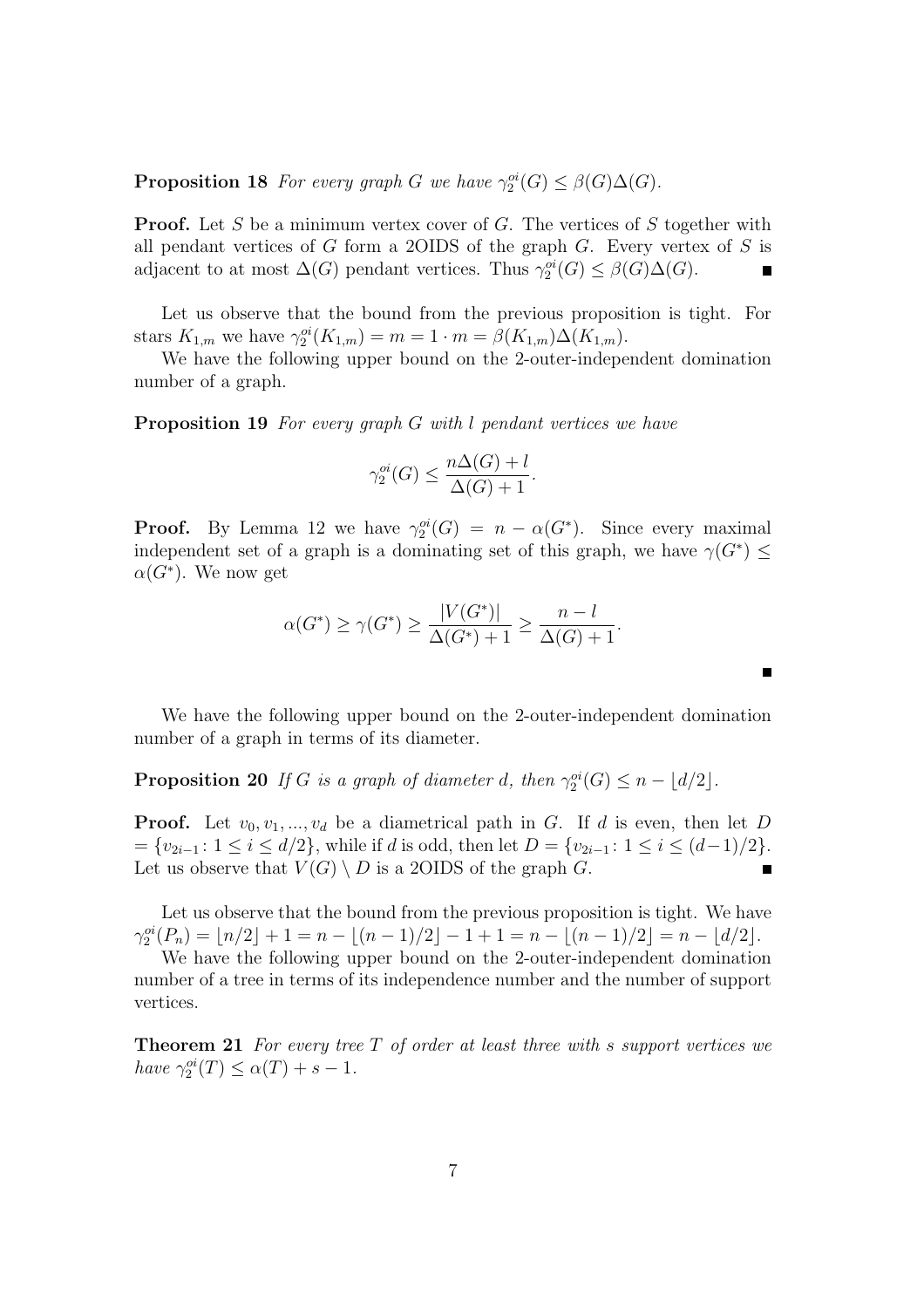**Proof.** Let n mean the number of vertices of the tree  $T$ . We proceed by induction on this number. If  $diam(T) = 1$ , then  $T = P_2$ . We have  $\gamma_2^{oi}(P_2) = 2 = 1 + 2 - 1$  $=\alpha(P_2)+s-1$ . Now assume that  $\text{diam}(T)=2$ . Thus T is a star  $K_{1,m}$ . We have  $\gamma_2^{oi}(K_{1,m}) = m < m+1 = m+2-1 \leq 2m-1 = m+m-1 = \alpha(K_{1,m})+s(K_{1,m})-1.$ Now let us assume that  $\text{diam}(T) = 3$ . Thus T is a double star. We have  $\gamma_2^{oi}(T)$  $= n - 1 = n - 2 + 2 - 1 = \alpha(T) + s(T) - 1.$ 

Now assume that  $\text{diam}(T) \geq 4$ . Thus the order n of the tree T is at least five. We obtain the result by the induction on the number  $n$ . Assume that the theorem is true for every tree  $T'$  of order  $n' < n$ .

First assume that some support vertex of T, say x, is strong. Let  $y$  be a pendant vertex adjacent to x. Let  $T' = T - y$ . We have  $s' = s$ . Let  $D'$  be any  $\gamma_2^{oi}(T')$ -set. Obviously,  $D' \cup \{y\}$  is a 2OIDS of the tree T. Thus  $\gamma_2^{oi}(T) \leq$  $\gamma_2^{oi}(T') + 1$ . Let us observe that there exists a maximum independent set of T' that contains the vertex x. Let A' be such a set. It is easy to see that  $D' \cup \{y\}$ is an independent set of the tree T. Thus  $\alpha(T) \geq \alpha(T') + 1$ . We now get  $\gamma_2^{oi}(T) \leq \gamma_2^{oi}(T') + 1 \leq \alpha(T') + s' = \alpha(T') + s \leq \alpha(T) + s - 1$ . Henceforth, we can assume that all support vertices of T are weak.

We now root T at a vertex r of maximum eccentricity diam(T). Let t be a pendant vertex at maximum distance from  $r, v$  be the parent of  $t, u$  be the parent of v, and w be the parent of u in the rooted tree. By  $T_x$  let us denote the subtree induced by a vertex  $x$  and its descendants in the rooted tree  $T$ .

Assume that among the children of  $u$  there is a support vertex, say  $x$ , different from v. Let  $T' = T - T_v$ . We have  $s' = s - 1$ . Let us observe that there exists a  $\gamma_2^{oi}(T')$ -set that contains the vertex u. Let D' be such a set. It is easy to observe that  $D' \cup \{t\}$  is a 2OIDS of the tree T. Thus  $\gamma_2^{oi}(T) \leq \gamma_2^{oi}(T') + 1$ . Now let  $A'$  be a maximum independent set of  $T'$ . It is easy to observe that  $D' \cup \{t\}$  is an independent set of T. Thus  $\alpha(T) \ge \alpha(T') + 1$ . We now get  $\gamma_2^{oi}(T) \leq \gamma_2^{oi}(T') + 1 \leq \alpha(T') + s' = \alpha(T') + s \leq \alpha(T) + s - 1.$ 

Now assume that  $u$  is adjacent to a pendant vertex, say  $x$ . It suffices to consider only the possibility when  $d_T(u) = 3$ . Let  $T' = T - x$ . We have  $s' = s - 1$ . Obviously,  $\alpha(T) \geq \alpha(T')$ . Let D' be any  $\gamma_2^{oi}(T')$ -set. Obviously,  $D' \cup \{x\}$  is a 2OIDS of the tree T. Thus  $\gamma_2^{oi}(T) \leq \gamma_2^{oi}(T') + 1$ . We now get  $\gamma_2^{oi}(T) \leq$  $\gamma_2^{\alpha i}(T') + 1 \leq \alpha(T') + s' = \alpha(T') + s - 1 \leq \alpha(T) + s - 1.$ 

Now assume that  $d_T(u) = 2$ . Let  $T' = T - T_v$ . We have  $s' \leq s$ . Let D' be any  $\gamma_2^{oi}(T')$ -set. By Observation 2 we have  $u \in D'$ . It is easy to observe that  $D' \cup \{t\}$ is a 2OIDS of the tree T. Thus  $\gamma_2^{oi}(T) \leq \gamma_2^{oi}(T') + 1$ . Now let A' be a maximum independent set of T'. It is easy to see that  $D' \cup \{t\}$  is an independent set of the tree T. Thus  $\alpha(T) \geq \alpha(T') + 1$ . We now get  $\gamma_2^{oi}(T) \leq \gamma_2^{oi}(T') + 1 \leq \alpha(T') + s'$  $\leq \alpha(T') + s \leq \alpha(T) + s - 1.$ 

We have the following bounds on the 2-outer-independent domination number of a graph in terms of its order and size.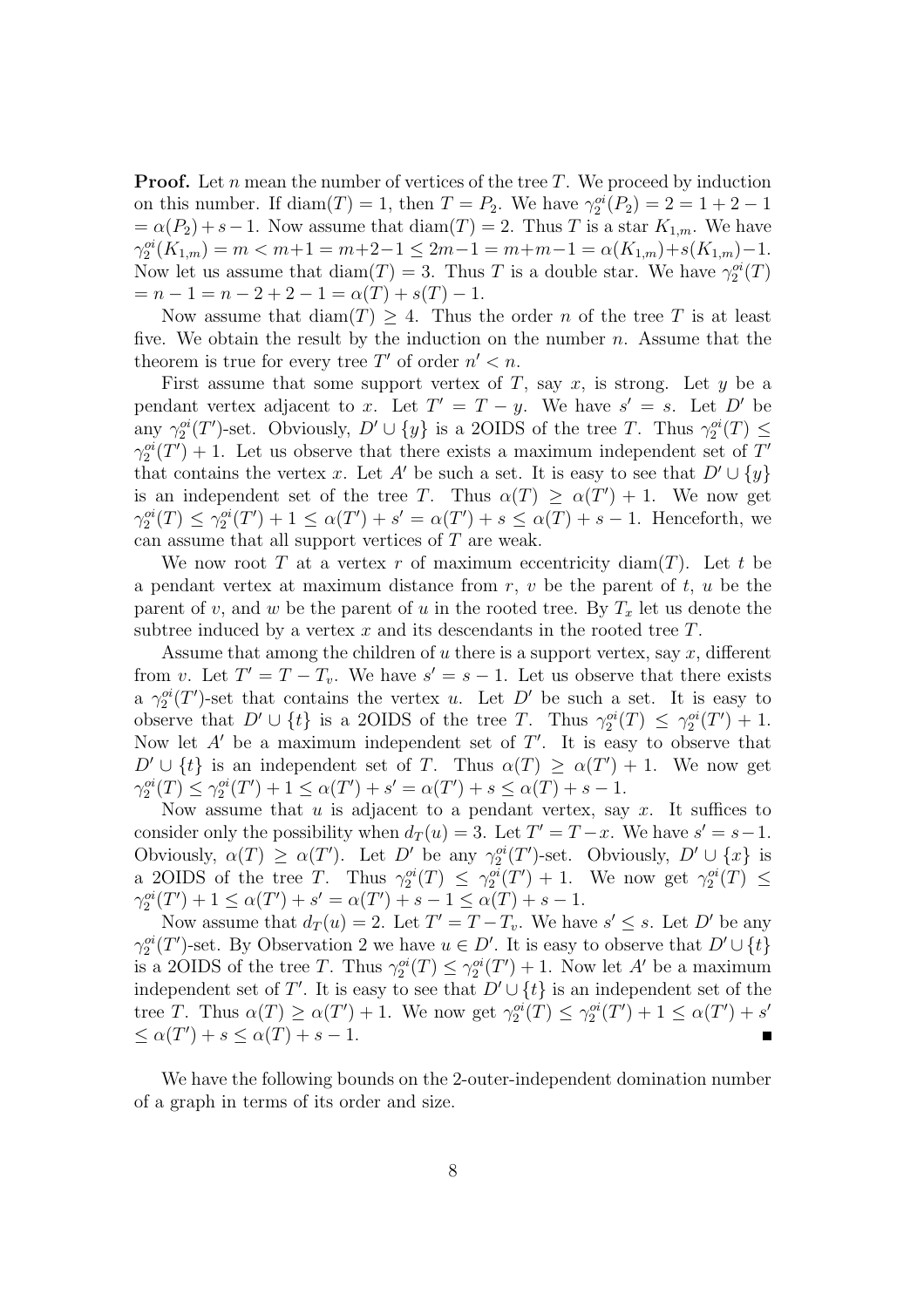**Proposition 22** *For every graph* G *we have*

$$
\frac{2n+1-\sqrt{(2n-1)^2-8(m-1)}}{2}\leq \gamma_2^{oi}(G)\leq \frac{2n+1+\sqrt{(2n-1)^2-8(m-1)}}{2}.
$$

**Proof.** Let D be a  $\gamma_2^{oi}(G)$ -set. Let t denote the number of edges between the vertices of D and the vertices of  $V(G) \setminus D$ . Obviously,  $m \leq t + |E(G[D])|$ . Since G has at least one pendant vertex, we have  $t \leq (|D|-1) \cdot |V(G) \setminus D| + 1$ . Notice that  $|E(G[D])| \leq (|D|-1)(|D|-2)/2$ . Now simple calculations imply the result.

We also have the following lower bound on the 2-outer-independent domination number of a graph in terms of its order and size.

**Proposition 23** *For every graph G we have*  $\gamma_2^{oi}(G) \geq n - m/2$ *.* 

**Proof.** Let D be a  $\gamma_2^{oi}(G)$ -set. Since every vertex of  $V(G) \setminus D$  has at least two neighbors in D, have  $m \geq 2|V(G) \setminus D|$ .

Let us observe that the bound from the previous proposition is tight. For positive integers *n* we have  $\gamma_2^{oi}(P_n) = \lfloor n/2 \rfloor + 1 = (n+1)/2 = n - (n-1)/2$  $= n - m/2.$ 

We have the following necessary condition for that a graph attains the bound from the previous proposition.

**Proposition 24** *If for a graph* G *we have*  $\gamma_2^{oi}(G) = n - m/2$ , then the graph G *is bipartite and it has at least* m/2 *vertices of degree two.*

**Proof.** Let D be a  $\gamma_2^{oi}(G)$ -set. Let t denote the number of edges between the vertices of D and the vertices of  $V(G) \setminus D$ . If some vertex of  $V(G) \setminus D$  has degree at least three, then we get  $m \ge t \ge 3 + 2(|V(G) \setminus D| - 1) = 2|V(G) \setminus D| + 1$  $= 2(n - \gamma_2^{oi}(G)) + 1 = m + 1 > m$ , a contradiction. Thus every vertex of  $V(G) \setminus D$ has degree two. We have  $|V(G) \setminus D| = n - \gamma_2^{oi}(G) = m/2$ . Thus there are at least  $m/2$  vertices of degree two. If the set D is not independent, then we get  $m > t = 2|V(G) \setminus D| = 2(n - \gamma_2^{oi}(G)) = m$ , a contradiction. Therefore D is an independent set. Since the set  $V(G) \setminus D$  is also independent, the graph G is bipartite.

It is an open problem to characterize the graphs attaining the bound from Proposition 24.

**Problem 25** *Characterize graphs G such that*  $\gamma_2^{oi}(G) = n - m/2$ *.* 

We now study the influence of the removal of a vertex of a graph on its 2-outer-independent domination number.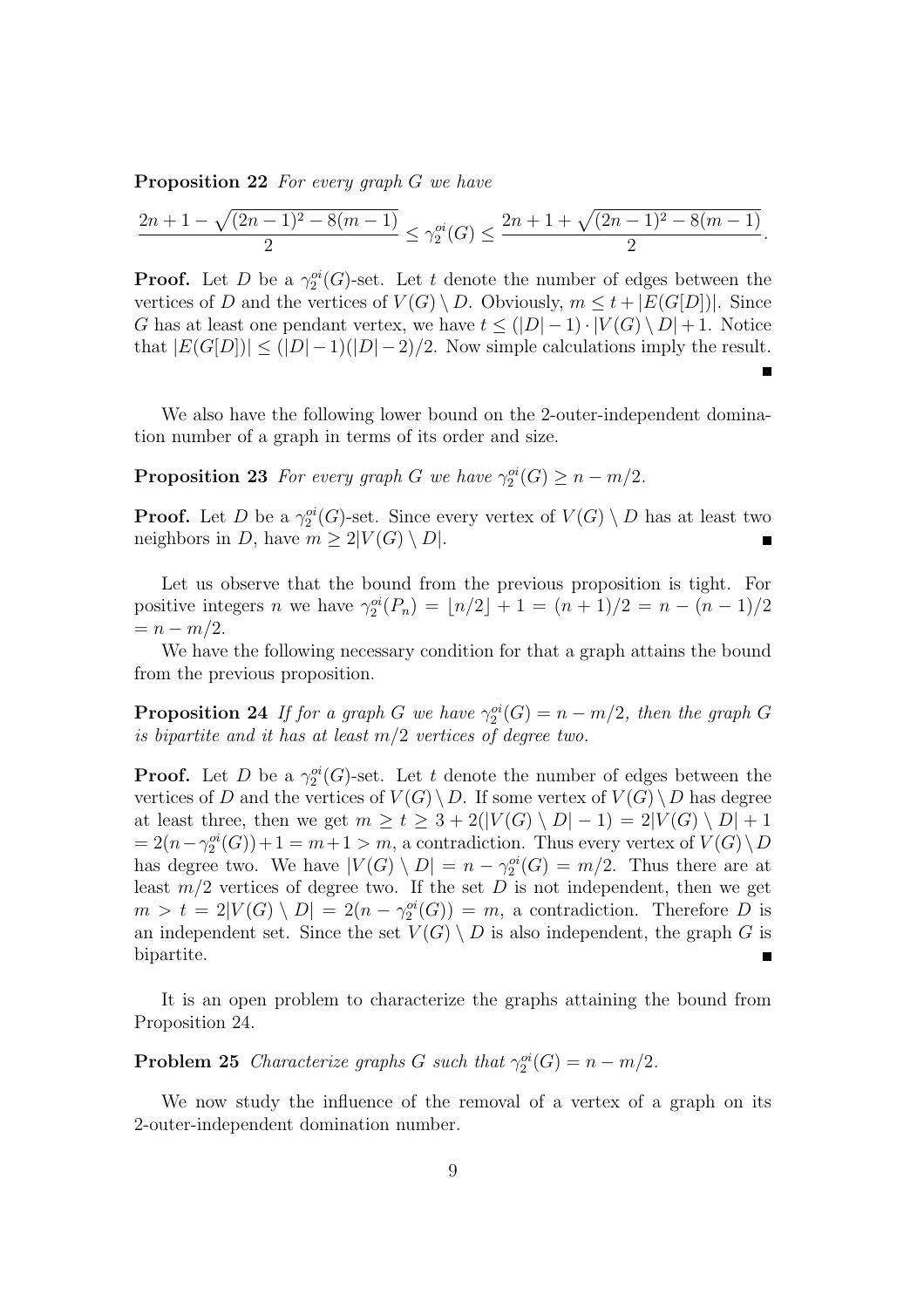**Proposition 26** *Let* G *be a graph. For every vertex* v of G we have  $\gamma_2^{oi}(G) - 1$  $\leq \gamma_2^{oi}(G - v) \leq \gamma_2^{oi}(G) + d_G(v) - 1.$ 

**Proof.** Let D be a  $\gamma_2^{oi}(G)$ -set. If  $v \notin D$ , then observe that D is a 2OIDS of the graph  $G - v$ . Now assume that  $v \in D$ . Let us observe that  $D \cup N_G(v) \setminus \{v\}$ is a 2OIDS of the graph  $G - v$ . Therefore  $\gamma_2^{oi}(G - v) \leq |D \cup N_G(v) \setminus \{v\}|$  $\leq |D \setminus \{v\}| + |N_G(v)| = \gamma_2^{oi}(G) + d_G(v) - 1.$ 

Now let D' be any  $\gamma_2^{oi}(G - v)$ -set. It is easy to see that  $D' \cup \{v\}$  is a 2OIDS of the graph G. Thus  $\gamma_2^{oi}(G) \leq \gamma_2^{oi}(G - v) + 1$ .

Let us observe that the bounds from the previous proposition are tight. For the lower bound, let  $G = K_n$ , where  $n \geq 4$ . We have  $\gamma_2^{oi}(G) = \gamma_2^{oi}(K_n) = n - 1$  $= n - 2 + 1 = \gamma_2^{oi}(K_{n-1}) + 1$ . For the upper bound, let G be subdivided star. The vertex of minimum eccentricity we denote by  $v$ . Let  $m$  denote its degree. We have  $G - v = mK_2$ . Consequently,  $\gamma_2^{oi}(G - v) = \gamma_2^{oi}(mK_2) = m\gamma_2^{oi}(K_2) = 2m$  $= m + 1 + m - 1 = \gamma_2^{\circ i}(G) + d_G(v) - 1.$ 

We now study the influence of the removal of an edge of a graph on its 2 outer-independent domination number.

**Proposition 27** *Let* G *be a graph. For every edge* e *of* G *we have*

 $\gamma_2^{oi}(G-e) \in {\{\gamma_2^{oi}(G) - 1, \gamma_2^{oi}(G), \gamma_2^{oi}(G) + 1\}}.$ 

**Proof.** Let D be a  $\gamma_2^{oi}(G)$ -set, and let  $e = xy$  be an edge of G. Since the set  $V(G) \setminus D$  is independent, some of the vertices x and y belongs to the set D. Without loss of generality we may assume that  $x \in D$ . If  $y \in D$ , then it is easy to see that D is a 2OIDS of the graph  $G - e$ . If  $y \notin D$ , then  $D \cup \{y\}$  is a 2OIDS of  $G-e$ . Thus  $\gamma_2^{oi}(G-e) \leq \gamma_2^{oi}(G) + 1$ . Now let  $D'$  be a  $\gamma_2^{oi}(G-e)$ -set. If some of the vertices x and y belongs to the set  $D'$ , then  $D'$  is a 20IDS of the graph G. If none of the vertices x and y belongs to the set  $D'$ , then it is easy to observe that  $D' \cup \{x\}$  is a 2OIDS of the graph G. Therefore  $\gamma_2^{oi}(G) \leq \gamma_2^{oi}(G-e) + 1$ .

Let us observe that the bounds from the previous proposition are tight. For the lower bound, let  $xy$  be an edge of the complete graph  $K_4$ . Let G be a graph obtained from  $K_4$  by adding two vertices  $x_1, y_1$ , and joining x to  $x_1$ , and y to  $y_1$ . Then  $\gamma_2^{oi}(G - xy) = \gamma_2^{oi}(G) - 1$ . For the upper bound, consider a path  $P_4$ , and the central edge of it.

Similarly, we have the following result, which immediately follows from Proposition 27, concerning the influence of adding an edge on the 2-outer-independent domination number of a graph.

**Proposition 28** *Let* G *be a graph.* If  $e \notin E(G)$ *, then* 

$$
\gamma_2^{oi}(G+e) \in \{ \gamma_2^{oi}(G) - 1, \gamma_2^{oi}(G), \gamma_2^{oi}(G) + 1 \}.
$$

Let us observe that the bounds from the previous proposition are tight.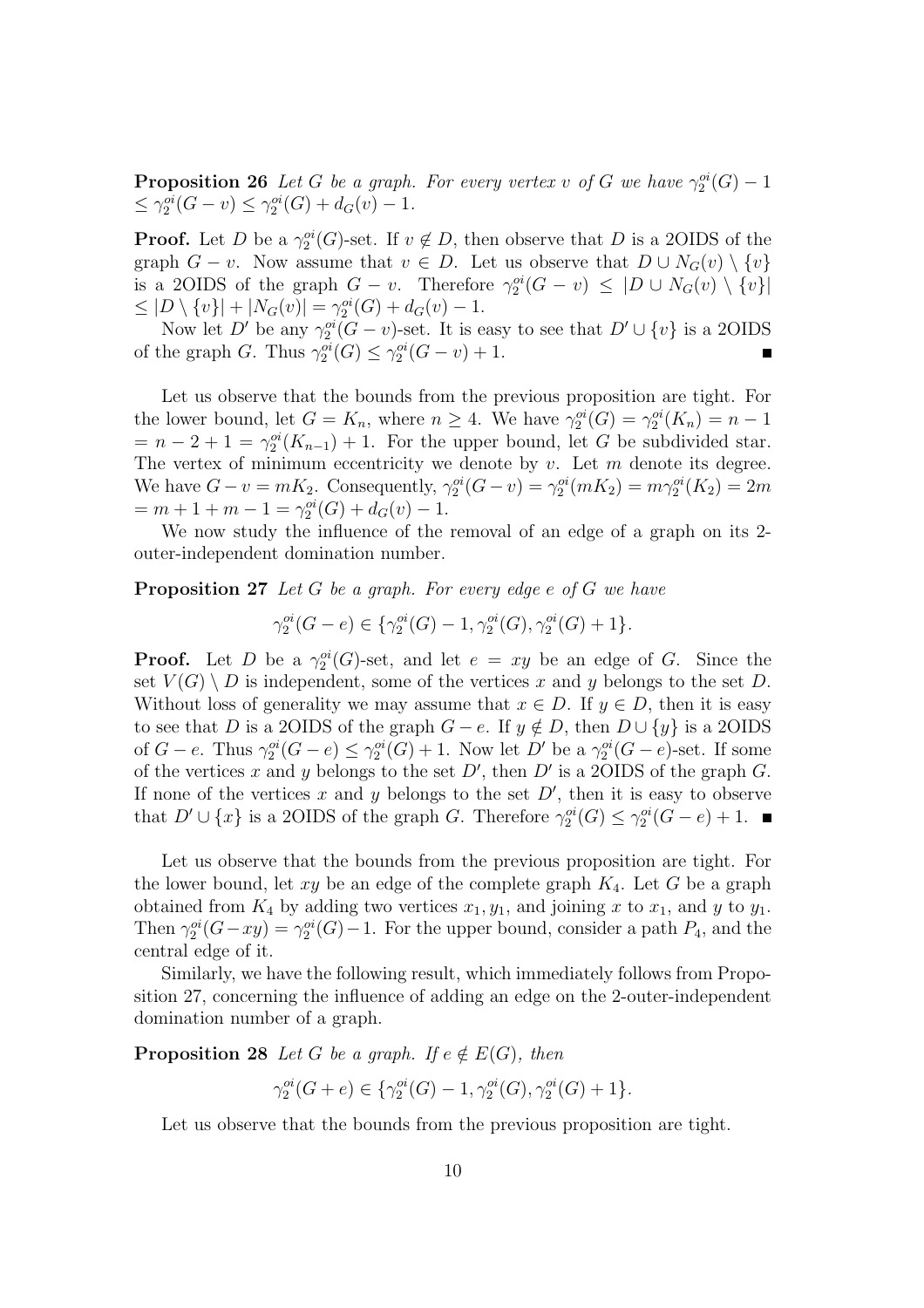#### **3.2 Nordhaus-Gaddum type inequalities**

A Nordhaus-Gaddum type result is a lower or upper bound on the sum or product of a parameter of a graph and its complement. In 1956 Nordhaus and Gaddum [10] proved the following inequalities for the chromatic number of a graph G and its complement:  $2\sqrt{n} \leq \chi(G) + \chi(\overline{G}) \leq n+1$  and  $n \leq \chi(G)\chi(\overline{G}) \leq (n+1)^2/4$ .

We now give Nordhaus-Gaddum type inequalities for the sum of the 2-outerindependent domination number of a graph and its complement.

**Theorem 29** *For every graph G we have*  $n - 1 \leq \gamma_2^{oi}(G) + \gamma_2^{oi}(\overline{G}) \leq 2n$ *.* 

**Proof.** Let D be a  $\gamma_2^{oi}(G)$ -set. Since  $V(G) \setminus D$  is an independent set, the vertices of  $V(G) \setminus D$  form a clique in  $\overline{G}$ . Let  $\overline{D}$  be any  $\gamma_2^{oi}(\overline{G})$ -set. Let us observe that at most one vertex of  $V(G) \backslash D$  does not belong to  $\overline{D}$ . Therefore  $|\overline{D}| \geq |V(G) \backslash D|-1$ . We now get  $\gamma_2^{oi}(G) + \gamma_2^{oi}(\overline{G}) = |D| + |\overline{D}| \ge |D| + |V(G) \setminus D| - 1 = n - 1.$ 

Obviously,  $\gamma_2^{oi}(G) \leq n$  and  $\gamma_2^{oi}(\overline{G}) \leq n$ . Thus  $\gamma_2^{oi}(G) + \gamma_2^{oi}(\overline{G}) \leq 2n$ .

We now prove that the complete graphs of order at most two, and their complements are the only graphs which attain the upper bound from Theorem 29.

**Theorem 30** Let G be a graph. We have  $\gamma_2^{oi}(G) + \gamma_2^{oi}(\overline{G}) = 2n$  if and only if  $G = K_1$  *or*  $G = K_2$  *or*  $G = K_1 \cup K_1$ .

**Proof.** First, it is straightforward to see that  $\gamma_2^{oi}(G) + \gamma_2^{oi}(\overline{G}) = 2n$  if  $G = K_1$ or  $G = K_2$  or  $G = K_1 \cup K_1$ . Now assume that for some graph G we have  $\gamma_2^{oi}(G)$  $+\gamma_2^{oi}(\overline{G})=2n$ . This implies that  $\gamma_2^{oi}(G)=n$  and  $\gamma_2^{oi}(\overline{G})=n$ . By Corollary 15,  $n \leq 2$ . Consequently,  $G = K_1$  or  $G = K_2$  or  $G = K_1 \cup K_1$ .

**Corollary 31** *If* G and  $\overline{G}$  are different from  $K_1$  and  $K_2$ , then  $\gamma_2^{oi}(G) + \gamma_2^{oi}(\overline{G})$  $≤ 2n - 1.$ 

We now prove that the path  $P_3$  and its complement are the only graphs which attain the bound from the previous corollary.

**Theorem 32** *Let* G *be a graph. We have*  $\gamma_2^{oi}(G) + \gamma_2^{oi}(\overline{G}) = 2n - 1$  *if and only if*  $G$  *or*  $\overline{G}$  *is a path*  $P_3$ *.* 

**Proof.** We have  $\gamma_2^{oi}(P_3) + \gamma_2^{oi}(\overline{P_3}) = 5 = 2n - 1$ . Now assume that for some graph G we have  $\gamma_2^{oi}(G) + \gamma_2^{oi}(\overline{G}) = 2n - 1$ . This implies that  $\gamma_2^{oi}(G) = n - 1$  or  $\gamma_2^{oi}(\overline{G}) = n - 1$ . Without loss of generality we assume that  $\gamma_2^{oi}(G) = n - 1$ . By Theorem 16, the graph G is obtained from a complete graph  $K_r$ , for some  $r \geq 1$ , by attaching at least one pendant vertex. We show that  $n = 3$ . Suppose that  $n \geq 4$ . Since  $\delta(G) = 1$ , we may assume that x is a pendant vertex of G. Thus x has at least two neighbors in the graph  $\overline{G}$ . Therefore  $V(G) \setminus \{x\}$  is a 2OIDS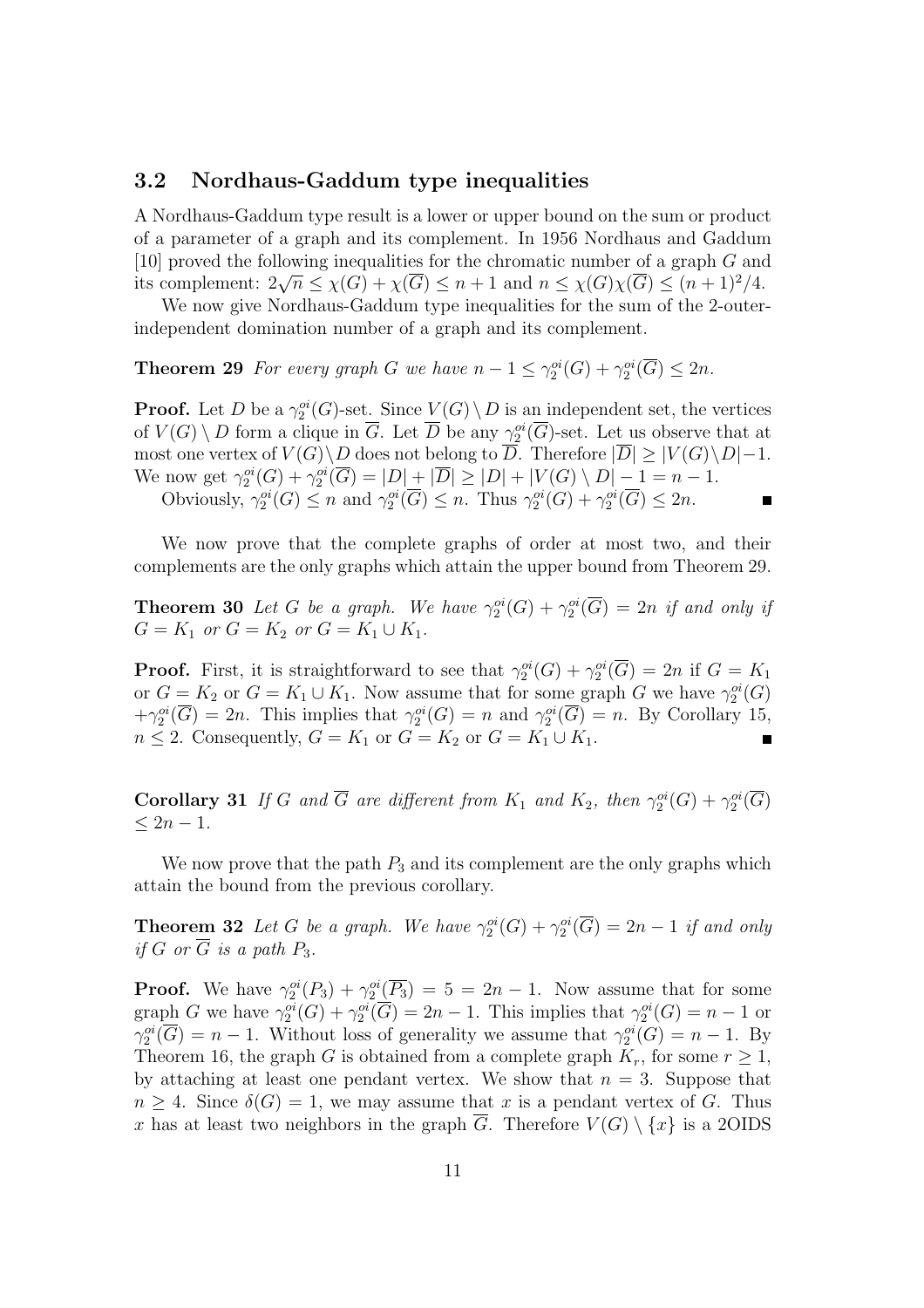of  $\overline{G}$ , and consequently,  $\gamma_2^{oi}(\overline{G}) \leq n-1$ . We now get  $\gamma_2^{oi}(G) + \gamma_2^{oi}(\overline{G}) \leq 2n-2$ , a contradiction. We deduce that  $n = 3$ . Consequently,  $G = P_3$ .

We next improve the lower bound from Theorem 29.

**Theorem 33** *For every graph* G *with* l *pendant vertices we have*  $\gamma_2^{\circ i}(G) + \gamma_2^{\circ i}(\overline{G}) \ge$  $n + l - 2.$ 

**Proof.** By Theorem 16, the graph G is obtained from a connected graph H with  $\alpha(H) = n - \gamma_2^{\alpha_i}(G)$ , by attaching  $n - |V(H)|$  pendant vertices to H such that any pendant vertex of H is a support vertex of G. Let  $X = V(G) \setminus V(H)$ . By Lemma 12 we have  $\gamma_2^{oi}(G) = n - \alpha(H)$ . Let S be a maximum independent set in H. Then clearly  $V(G) \setminus S$  is a  $\gamma_2^{oi}(G)$ -set. Let D be a  $\gamma_2^{oi}(\overline{G})$ -set. Clearly,  $\overline{G}[X]$ and  $\overline{G}[S]$  are complete graphs. Thus  $|D \cap S| \geq |S| - 1$ , and  $|D \cap X| \geq |X| - 1$ . We now get

$$
\gamma_2^{oi}(G) + \gamma_2^{oi}(\overline{G}) \ge |V(G)| - |S| + |S| - 1 + |X| - 1 = n + |X| - 2 = n + l - 2.
$$

We now characterize graphs attaining the lower bound from Theorem 29, that is, graphs G for which  $\gamma_2^{oi}(G) + \gamma_2^{oi}(\overline{G}) = n - 1$ . Since by Observation 13 we have  $\gamma_2^{oi}(G) \geq 2$ , we may assume that  $\gamma_2^{oi}(G) < n-2$ .

**Theorem 34** *Let* G *be a graph such that*  $\gamma_2^{oi}(G) < n-2$ *. Then*  $\gamma_2^{oi}(G) + \gamma_2^{oi}(\overline{G})$  $= n - 1$  *if and only if* G *is obtained from a connected graph* H *such that*  $\alpha(H)$  $= n - \gamma_2^{oi}(G)$  and  $|L(H)| \leq 1$ , by attaching one pendant vertex to H such that if H *has a pendant vertex* x*, then* x *is a support vertex in* G*.*

**Proof.** Assume that for some graph G we have  $\gamma_2^{oi}(G) + \gamma_2^{oi}(\overline{G}) = n - 1$ . By Theorem 16, the graph G is obtained from a connected graph H with  $\alpha(H)$  $= n - \gamma_2^{\text{oi}}(G)$ , by attaching  $n - |V(H)|$  pendant vertices to H such that any pendant vertex of H is a support vertex of G. Let  $|V(G) \setminus V(H)| = l$ . By Theorem 33 we have  $n-1 = \gamma_2^{oi}(G) + \gamma_2^{oi}(\overline{G}) \geq n+l-2$ . This implies that  $l \leq 1$ , and so  $l = 1$ . Now the result follows.

Conversely, let G be obtained from a connected graph H with  $\alpha(H) = n$  $-\gamma_2^{oi}(G)$  and  $|L(H)| \leq 1$ , by attaching one pendant vertex (say u) to H such that if H has a pendant vertex x, then x is a support vertex in  $G$ . By Theorem 16 we have  $\gamma_2^{oi}(G) = n - \alpha(H)$ . Let S be a maximum independent set in H. Since  $\gamma_2^{oi}(G) < n-2$ , we find that  $|S| \geq 3$ . Let  $x, y \in S$ . Then  $(S - \{x, y\}) \cup \{u\}$ is a 2OIDS for  $\overline{G}$ , and thus  $\gamma_2^{oi}(G) + \gamma_2^{oi}(\overline{G}) \leq n - |S| + |S| - 2 + 1 = n - 1$ . By Theorem 33,  $\gamma_2^{oi}(G) + \gamma_2^{oi}(\overline{G}) \geq n + l - 2 = n - 1$ , and thus the result follows.

Similarly we obtain the following result.